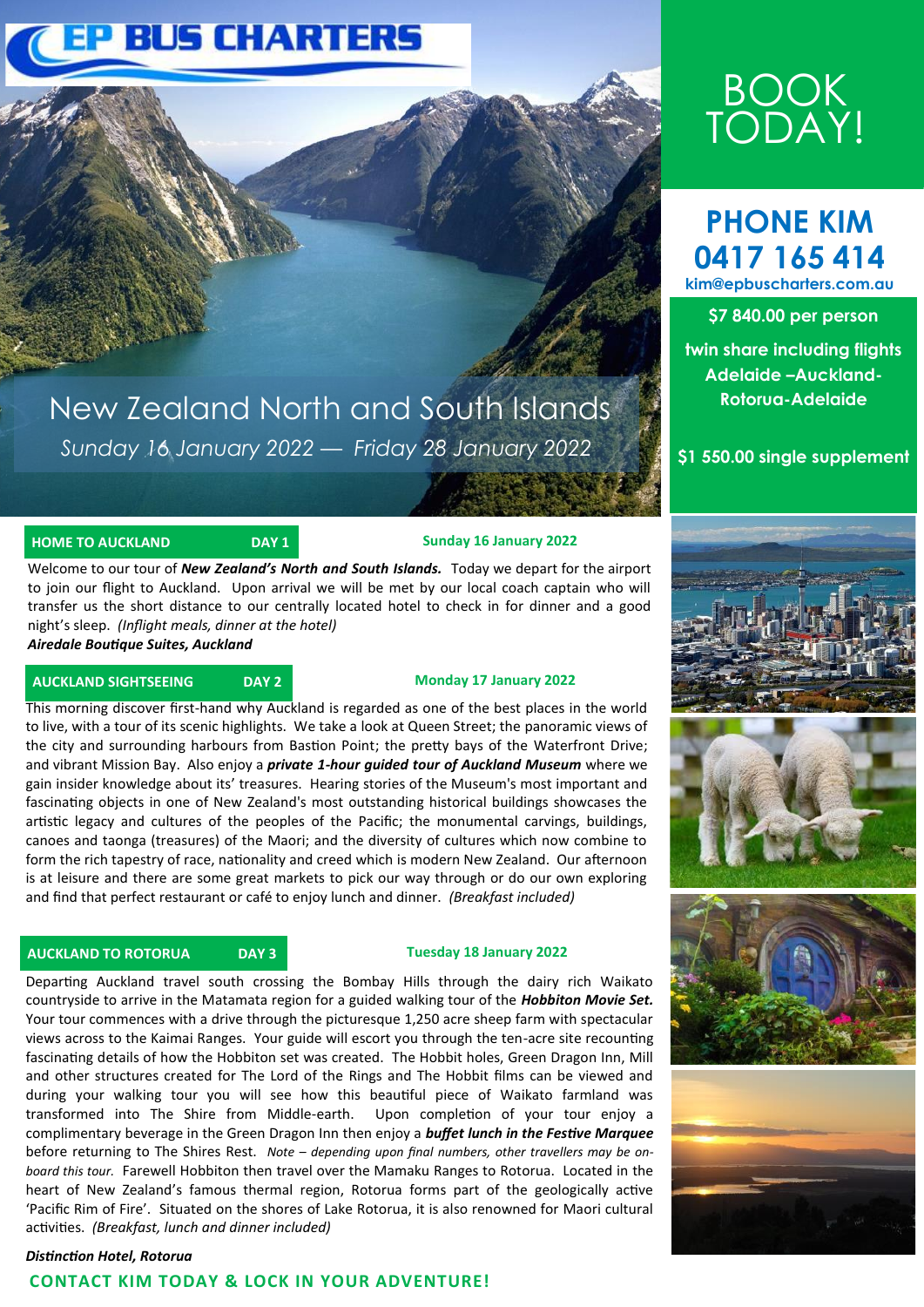**US CHARTERS** 

# BOOK TODAY! **Phone Kim 0417 165 414**

**ROTORUA** ROTORUA DAY 4 DAY 4 Wednesday 19 January 2022

This morning take a sightseeing tour of this popular tourist town. Commencing with an *exclusive guided tour of Te Puia* combines a premier Maori culture experience with an introduction to the magnificent geothermal activity in the *Whakarewarewa Thermal Valley*. Whilst in the valley see the boiling mud pools, steaming silica terraces, hot springs and geysers including the famous Pohutu Geyser which can erupt up to 30 metres high, depending on its mood. Visit the *New Zealand Maori Arts and Crafts Institute* where young Maori are learning the traditional carving and weaving skills of their ancestors. Further highlights of the tour include Rotowhio Marae and Te Aronui a Rua, the sacred meeting house of Rotowhio Marae. Set amidst beautiful native bush with meandering crystal clear freshwater streams and deep fern fringed pools, *Rainbow* Springs is a showcase of New Zealand's natural flora and fauna. While taking a guided tour we have the opportunity to see the rare *Tuatara* lizard, (New Zealand's only reptile species) and the *Kiwi bird* in the special nocturnal enclosure. This afternoon can be used to do whatever we wish. You may wish to take a walk around the Government Gardens or perhaps a swim in the thermally heated waters at Polynesian Spa (not included – own cost). This evening visit *Tamaki Maori Village* for a Cultural Experience and *Hangi*  **Dinner**. Experience the warmth of the Maori people during an evening of ceremonial rituals, powerful cultural performance, storytelling and hangi feasting. Enter the replica pre-European Maori village, witness the earth being scraped carefully away from the hangi pit and enter their ancestral Meeting House to relax as their family entertain us with a powerful cultural performance before dining on the traditional *hangi buffet dinner* (Maori feast) cooked the traditional Maori way in an earth oven. *(Breakfast and dinner included)*

## **ROTORUA TO CHRISTCHURCH DAY 5**

#### **Thursday 20 January 2022**

This morning transfer to Rotorua Airport and check in for your flight to Christchurch. Upon arrival enjoy a *Christchurch City highlights tour* including the River Avon, the Canterbury Museum, the Catholic Basilica; Bridge of Remembrance; the Canterbury Earthquake National Memorial; and the Art Deco New Regent Street. Learn about the effects of the 2011 Christchurch Earthquakes and how the city is rebuilding. Sit back and relax in a traditional *English Punt enjoying a 30-minute trip* along the meandering Avon River through the lovely Botanic Gardens with a knowledgeable and professional boatman, in straw boater and traditional dress, giving an informative and entertaining guide to the area. Dinner at your hotel *(Breakfast and dinner included)*

*Quality Hotel Elms, Christchurch*

### **CHRISTCHURCH TO FOX GLACIER DAY 6 Friday 21 January 2022**

This morning board the *Tranz Alpine rail service for a scenic rail journey* across the fertile Canterbury Plains and into the heart of the mighty Southern Alps. Travel across towering viaducts, through spectacular gorges and river valleys and into the lush forest of Arthurs Pass National Park. Leave the train at Arthurs Pass and reboard your coach. From the valleys of the snow-capped mountains, descend into the lush rainforests of Westland and travel south along the West Coast to Hokitika and visit one of the greenstone factories where a local jade-like stone highly prized by pre-European Maori is crafted into exquisite jewellery. Continue south through forests and farmland, with views of the Alps to the east and the Tasman Sea to the west, to the village of Fox Glacier. The huge rivers of snow and ice of the *Franz Josef and Fox Glaciers* flow from vast snowfields high in the Southern Alps almost to sea level which is unusual in a temperate climate. On arrival and weather permitting, time available for optional scenic helicopter flights *(Breakfast and dinner included)*

*Distinction Hotel, Fox Glacier* 



# **INCLUSIONS**

Local Australian tour leader 11 nights' accommodation 11 cooked breakfasts 8 dinners 3 lunches Private touring coach City sights tour of Auckland Private tour of Auckland Museum Guided walking tour of the Hobbiton Movie set Buffet lunch in the Festive Marquee Sightseeing tour of Rotorua Exclusive guided tour of Te Puia (Maori cultural experience) Entry to the New Zealand Maori Arts and Crafts Institute Tamaki Maori Cultural Village with Hangi Buffet Dinner Domestic flight from Rotorua to **Christchurch** City highlights tour of Christchurch Punt cruise on the Avon River Tranz Alpine scenic rail journey Visit a greenstone (Jade) factory Visit the Westland National Park and Haast Valleys Sightseeing tour of Queenstown Tour and tasting at Gibbston Valley **Winery** Ride on the aerial gondola Dinner at Skyline Stratosfare Restaurant Cruise on Milford Sound with picnic lunch



FOR BOOKINGS AND ENQUIRIES PHONE KIM 0417 165 414 www.epbuscharters.com.au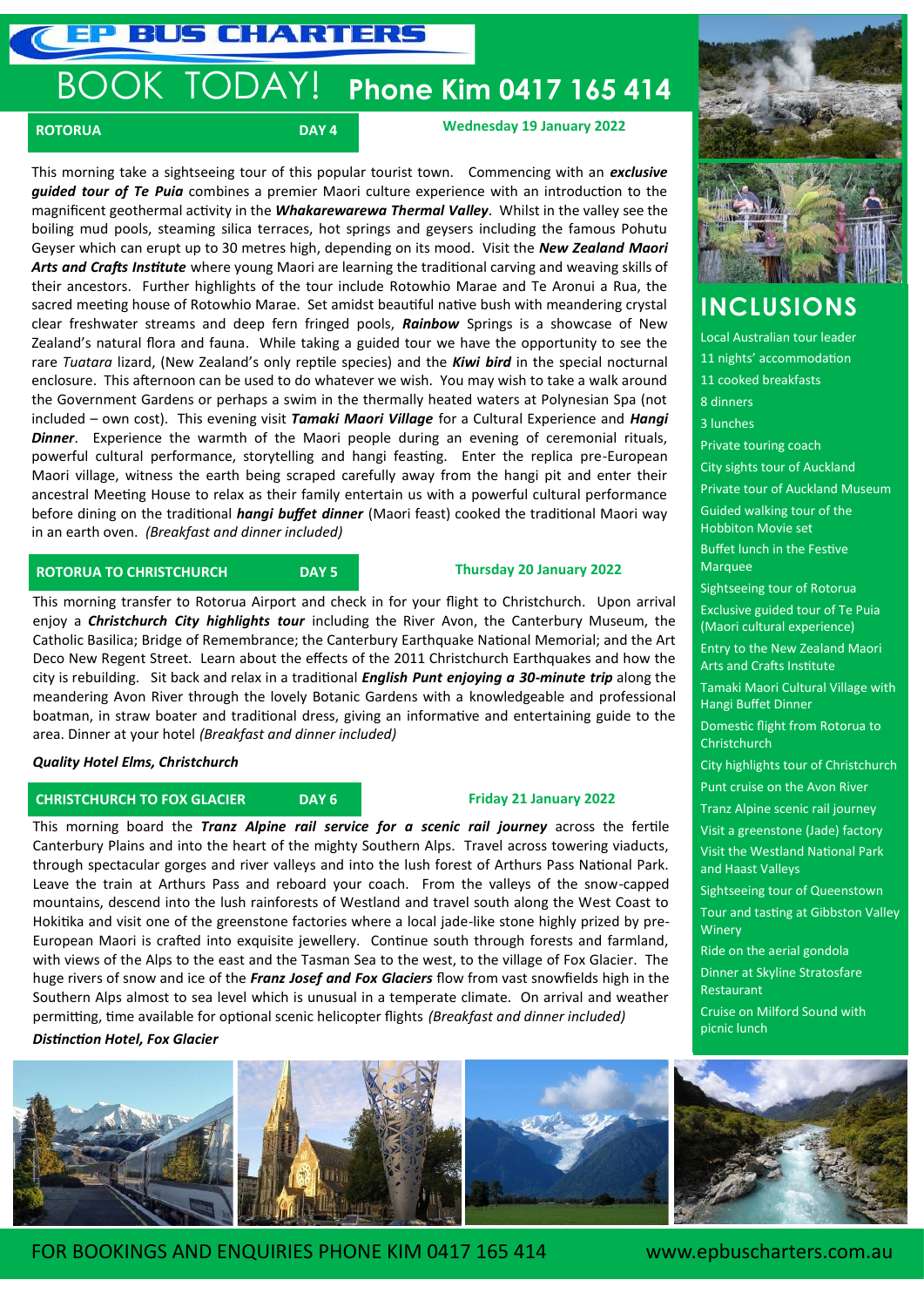**EP BUS CHARTERS** 

# BOOK TODAY! **Phone Kim 0417 165 414**

## **FRANZ JOSEF TO QUEENSTOWN DAY 7**

#### **Saturday 22 January 2022**

Driving towards the southern end of the South Island's West Coast Road, there is a strong sense of entering a primeval land, and a feeling of total isolation. Arriving at Haast, you are surrounded by a landscape of rainforest, wetlands, sand dunes and surf-pounded shingle beaches. This wilderness forms part of the *South West New Zealand World Heritage Area***,** so designated because South Westland and Fiordland have some of the most dramatic forest and mountain scenery in the world. From the Westland National Park *join a one hour safari trip in a fully enclosed jet boat along the Haast River* and through the mighty Haast River Valley. Journey into the heart of Te Wahipounamu - the South West World Heritage Area and experience a close-up encounter with this untouched landscape and its remarkable natural features. Continue over the Haast Pass to Makaroa and onto the upper reaches of Lake Wanaka. Travelling past Lake Hawea we reach the popular *Lake Wanaka***,** the starting point of the mighty Clutha River. This afternoon we travel via Cromwell following the Kawarau Gorge Road into Queenstown. Surrounded by majestic mountains and set on the shores of crystal clear Lake Wakatipu, the natural beauty and the unique energy of the Queenstown region create the perfect backdrop for dinner. *(Breakfast and dinner included)*

*Copthorne Lakefront Hotel, Queenstown* 

## **QUEENSTOWN DAY 8**

### **Sunday 23 January 2022**

This morning is spent doing a *sightseeing tour of Queenstown*. Highlights include a visit to historic *Arrowtown*, a quaint village set on the banks of the Arrow River which was once a rip-roaring gold rush town. Time here enables us to sample some of the cafés, galleries and boutiques or we may wish to take a walk to the Arrowtown Chinese Settlement. Also see the *Edith Cavall Bridge* spanning the narrow canyon of the rugged Shotover River; pretty *Lake Hayes* and drive out to the Kawarau Bridge to see the dare-devils bungy jumping from the original AJ Hackett site. At *Gibbston Valley Winery* we join a guided tour of the winery, completing the experience with a tasting in the caves. Travel 76 metres underground into the Gibbston Valley Wine Cave. The rocky schist walls within the cave are lined with barrels of Pinot Noir and Chardonnay still reaching their prime. With constant humidity and a temperature of around 14 degrees Celsius, the cave provides a perfect haven for the maturation of these wines as well as providing a unique atmosphere for wine tasting. On return to Queenstown, our afternoon is at leisure. Tonight ride the *aerial gondola* to enjoy a sumptuous buffet dinner at *Skyline's Stratosfare Restaurant* & Bar, Queenstown's most spectacular location high above the city on Bob's Peak. The menu is inspired by iconic New Zealand cuisine and infused with international influences, and offers something for everyone – from fresh seafood and delectable desserts to an array of vegetarian dishes. Whilst dining, the panoramic view from the windows will captivate us. *(Breakfast and dinner included*)

### **QUEENSTOWN AT LEISURE DAY 9 Monday 24 January 2022**

Today is totally at leisure. Queenstown has a plethora of optional sightseeing activities available from jet-boating on the thrilling Shotover Jet; a jet-boat excursion along the scenic and remote Dart River; winery tours to the premier Central Otago wineries; 4WD tours into unforgettable Skippers Canyon; scenic flights; fly-fishing or if you dare – bungy jumping or tandem sky-diving! Extra cost for optional sightseeing excursions. Or why not browse the markets and relax with the sounds of local musicians around us? (*Breakfast included)*



#### **TERMS & Conditions**

Price is based on twin share, single supplements apply

A \$500.00pp non-refundable deposit is due within 14 days of booking.

Airfare taxes are subject to change up until booking.

Itinerary subject to change due to weather or events out of our control.

Full payment of tour due Friday 3rd September 2021 or before.

#### **Passenger Cancellation fees**

45-60 days prior to tour commencement incurs a 25% cancellation fee.

31-44 days prior to tour commencement incurs a 50% cancellation fee.

Cancellations 30 days or less prior to tour commencement receives no refund of the full tour payment (100% cancellation fee).

No Refunds on any unused portions of the itinerary.

**CONTACT US TODAY & LOCK IN YOUR ADVENTURE!**